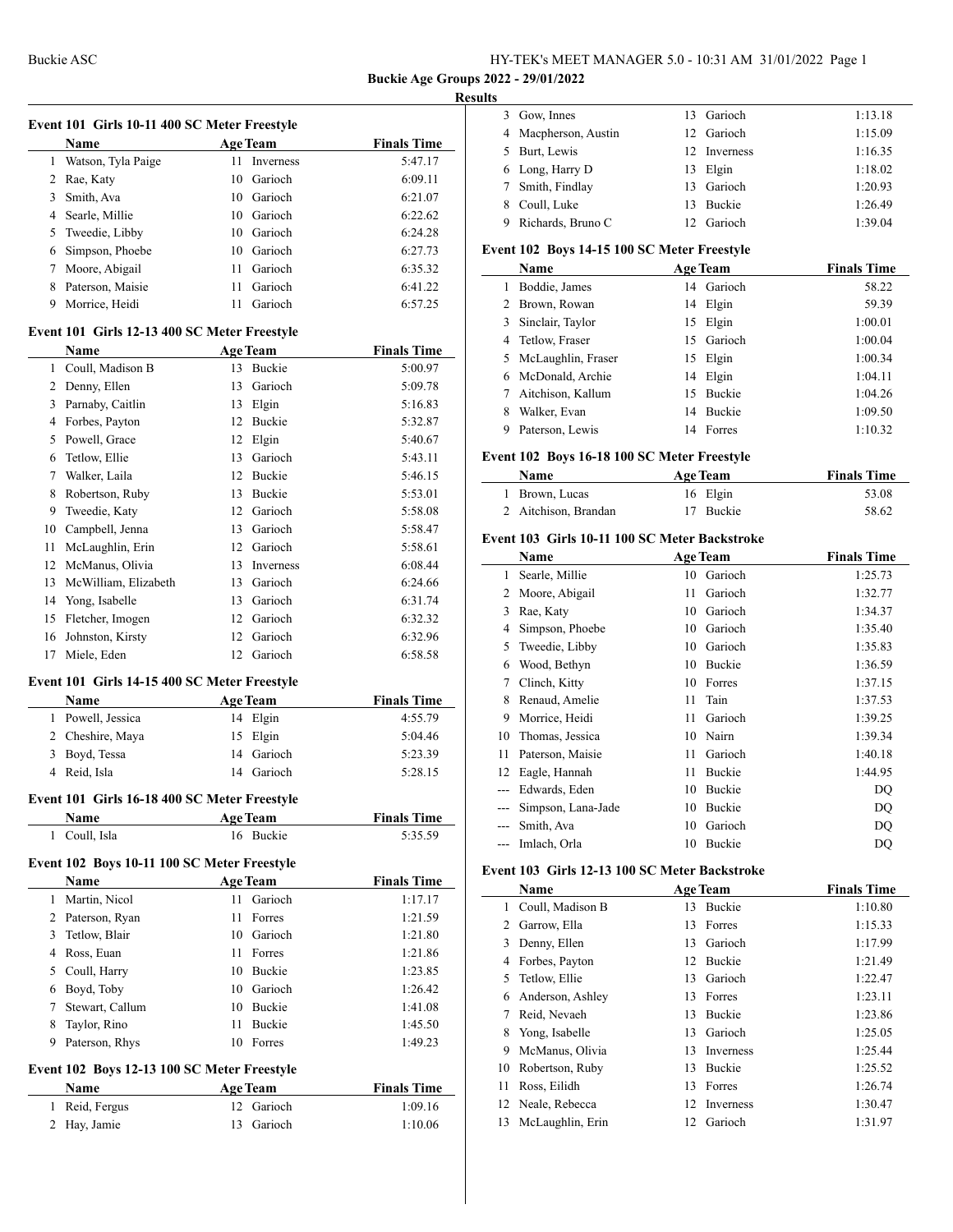$\frac{1}{2}$ 

#### **Results**

|              | (Event 103 Girls 12-13 100 SC Meter Backstroke) |      |                 |                    |
|--------------|-------------------------------------------------|------|-----------------|--------------------|
|              | Name                                            |      | <b>Age Team</b> | <b>Finals Time</b> |
| 14           | Slater, Neive                                   | 13   | Buckie          | 1:34.41            |
|              | 15 Tweedie, Katy                                | 12   | Garioch         | 1:35.36            |
|              | 16 Anderson, Erin                               |      | 12 Nairn        | 1:35.56            |
|              | 17 Miele, Eden                                  |      | 12 Garioch      | 1:35.97            |
|              | 18 McWilliam, Elizabeth                         |      | 13 Garioch      | 1:39.53            |
|              | 19 Johnston, Kirsty                             |      | 12 Garioch      | 1:40.33            |
|              | 20 Fletcher, Imogen                             |      | 12 Garioch      | 1:41.03            |
|              | 21 McCormack, Teagan                            |      | 12 Tain         | 1:41.15            |
|              | --- Campbell, Jenna                             |      | 13 Garioch      | DQ                 |
|              | Event 103 Girls 14-15 100 SC Meter Backstroke   |      |                 |                    |
|              | Name                                            |      | <b>Age Team</b> | <b>Finals Time</b> |
|              | 1 Manson, Beth                                  |      | 14 Elgin        | 1:16.36            |
|              | 2 Urquhart, Caitlin                             |      | 14 Inverness    | 1:17.18            |
|              | 3 Boyd, Tessa                                   |      | 14 Garioch      | 1:18.08            |
|              | 4 Shannon, Lara                                 |      | 14 Inverness    | 1:18.82            |
|              | 5 Reid, Isla                                    |      | 14 Garioch      | 1:28.70            |
| 6            | Hughes, Morgan                                  |      | 14 Elgin        | 1:35.82            |
| 7            | Malcolm, Isla                                   |      | 14 Elgin        | 1:37.82            |
|              | Event 103 Girls 16-18 100 SC Meter Backstroke   |      |                 |                    |
|              | Name                                            |      | <b>Age Team</b> | <b>Finals Time</b> |
| 1            | Nairn, Jessica                                  |      | 16 Elgin        | 1:12.54            |
|              |                                                 |      |                 |                    |
|              | Event 104 Boys 10-11 200 SC Meter Butterfly     |      |                 |                    |
|              | Name                                            |      | <b>Age Team</b> | <b>Finals Time</b> |
| 1            | Martin, Nicol                                   |      | 11 Garioch      | 3:39.48            |
|              | Event 104 Boys 12-13 200 SC Meter Butterfly     |      |                 |                    |
|              | Name                                            |      | <b>Age Team</b> | <b>Finals Time</b> |
|              | 1 Gow, Innes                                    |      | 13 Garioch      | 3:07.58            |
|              | 2 Hay, Jamie                                    |      | 13 Garioch      | 3:12.15            |
|              | 3 Reid, Fergus                                  |      | 12 Garioch      | 3:34.45            |
| 4            | Smith, Findlay                                  |      | 13 Garioch      | 3:44.30            |
|              |                                                 |      |                 |                    |
|              | Event 104 Boys 14-15 200 SC Meter Butterfly     |      |                 |                    |
|              | Name                                            |      | <b>Age Team</b> | <b>Finals Time</b> |
| $\mathbf{1}$ | Tetlow, Fraser                                  |      | 15 Garioch      | 2:28.80            |
| 2            | McLaughlin, Fraser                              |      | 15 Elgin        | 2:32.00            |
|              | 3 Boddie, James                                 |      | 14 Garioch      | 2:34.45            |
|              | --- Walker, Evan                                |      | 14 Buckie       | DQ                 |
|              | Event 104 Boys 16-18 200 SC Meter Butterfly     |      |                 |                    |
|              | Name                                            |      | <b>Age Team</b> | <b>Finals Time</b> |
| 1            | Wood, Jacob                                     |      | 16 Elgin        | 2:24.39            |
|              | Event 105 Girls 10-11 200 SC Meter Freestyle    |      |                 |                    |
|              | Name                                            |      | <b>Age Team</b> | <b>Finals Time</b> |
|              | 1 Watson, Tyla Paige                            | 11   | Inverness       | 2:41.79            |
|              | 2 Rae, Katy                                     |      | 10 Garioch      | 2:49.88            |
| 3            | Searle, Millie                                  |      | 10 Garioch      | 2:59.24            |
|              | 4 Smith, Ava                                    |      | 10 Garioch      | 3:03.45            |
| 5            | Simpson, Phoebe                                 |      | 10 Garioch      | 3:04.51            |
| 6            | Tweedie, Libby                                  |      | 10 Garioch      | 3:06.13            |
|              |                                                 |      |                 |                    |
| 7            | Moore, Abigail                                  | 11 - | Garioch         | 3:09.02            |
|              | 8 Morrice, Heidi                                | 11 - | Garioch         | 3:12.02            |
| 9            | Paterson, Maisie                                | 11   | Garioch         | 3:15.25            |
| 10           | Wood, Bethyn                                    | 10   | Buckie          | 3:16.79            |
|              |                                                 |      |                 |                    |

| 11           | Eagle, Hannah                                | 11 | Buckie          | 3:24.51            |
|--------------|----------------------------------------------|----|-----------------|--------------------|
| 12           | Murray, Lillie                               | 11 | Buckie          | 3:52.18            |
| 13           | Edwards, Eden                                | 10 | Buckie          | 3:52.23            |
|              | Event 105 Girls 12-13 200 SC Meter Freestyle |    |                 |                    |
|              | Name                                         |    | <b>Age Team</b> | <b>Finals Time</b> |
| $\mathbf{1}$ | Coull, Madison B                             | 13 | <b>Buckie</b>   | 2:21.44            |
| 2            | Denny, Ellen                                 | 13 | Garioch         | 2:26.80            |
| 3            | Parnaby, Caitlin                             | 13 | Elgin           | 2:30.11            |
| 4            | Garrow, Ella                                 | 13 | Forres          | 2:32.48            |
| 5            | Powell, Grace                                | 12 | Elgin           | 2:38.52            |
| 6            | Forbes, Payton                               | 12 | Buckie          | 2:38.90            |
| 7            | Reid, Nevaeh                                 | 13 | Buckie          | 2:39.91            |
| 8            | Robertson, Ruby                              | 13 | <b>Buckie</b>   | 2:41.77            |
| 9            | Tetlow, Ellie                                | 13 | Garioch         | 2:43.07            |
| 10           | Walker, Laila                                | 12 | Buckie          | 2:44.60            |
| 11           | McLaughlin, Erin                             | 12 | Garioch         | 2:48.34            |
| 12           | Campbell, Jenna                              | 13 | Garioch         | 2:50.34            |
| 13           | Tweedie, Katy                                | 12 | Garioch         | 2:50.91            |
| 14           | McManus, Olivia                              | 13 | Inverness       | 2:55.97            |
| 15           | Yong, Isabelle                               | 13 | Garioch         | 2:56.46            |
| 16           | Slater, Neive                                | 13 | Buckie          | 2:57.79            |
| 17           | McWilliam, Elizabeth                         | 13 | Garioch         | 3:03.91            |
| 18           | Fletcher, Imogen                             | 12 | Garioch         | 3:08.63            |
| 19           | Johnston, Kirsty                             | 12 | Garioch         | 3:08.90            |
| 20           | Miele, Eden                                  | 12 | Garioch         | 3:18.49            |

## **Event 105 Girls 14-15 200 SC Meter Freestyle**

|   | Name              |    | <b>Age Team</b> | <b>Finals Time</b> |
|---|-------------------|----|-----------------|--------------------|
| 1 | Cheshire, Maya    | 15 | Elgin           | 2:16.52            |
| 2 | Powell, Jessica   | 14 | Elgin           | 2:19.45            |
| 3 | Urquhart, Caitlin | 14 | Inverness       | 2:28.51            |
| 4 | Boyd, Tessa       | 14 | Garioch         | 2:32.55            |
|   | Manson, Beth      | 14 | Elgin           | 2:35.06            |
| 6 | Shannon, Lara     |    | 14 Inverness    | 2:36.00            |
|   | Reid, Isla        | 14 | Garioch         | 2:37.59            |
| 8 | Malcolm, Isla     | 14 | Elgin           | 2:51.08            |
| 9 | Hughes, Morgan    | 14 | Elgin           | 2:53.13            |
|   |                   |    |                 |                    |

## **Event 105 Girls 16-18 200 SC Meter Freestyle**

| Name             | <b>Age Team</b> | <b>Finals Time</b> |  |
|------------------|-----------------|--------------------|--|
| 1 Nairn, Jessica | 16 Elgin        | 2:22.96            |  |
| 2 Coull, Isla    | 16 Buckie       | 2:35.72            |  |

# **Event 106 Boys 10-11 200 SC Meter IM**

|       | Name                                        | <b>Age Team</b> |               | <b>Finals Time</b> |
|-------|---------------------------------------------|-----------------|---------------|--------------------|
| 1     | Martin, Nicol                               | 11              | Garioch       | 3:10.83            |
| 2     | Ross, Euan                                  | 11              | Forres        | 3:23.13            |
| 3.    | Tetlow, Blair                               | 10              | Garioch       | 3:29.67            |
| 4     | Boyd, Toby                                  | 10              | Garioch       | 3:29.86            |
| $---$ | Paterson, Ryan                              | 11              | Forres        | DQ                 |
|       | <b>Event 106 Boys 12-13 200 SC Meter IM</b> |                 |               |                    |
|       | Name                                        | <b>Age Team</b> |               | <b>Finals Time</b> |
|       | Hay, Jamie                                  | 13              | Garioch       | 2:53.54            |
| 2     | Reid, Fergus                                | 12              | Garioch       | 2:54.15            |
| 3     | Macpherson, Austin                          | 12              | Garioch       | 3:06.91            |
| 4     | Smith, Findlay                              | 13              | Garioch       | 3:16.52            |
| 5.    | Coull, Luke                                 | 13              | <b>Buckie</b> | 3:25.52            |
|       | Richards, Bruno C                           | 12              | Garioch       | DO                 |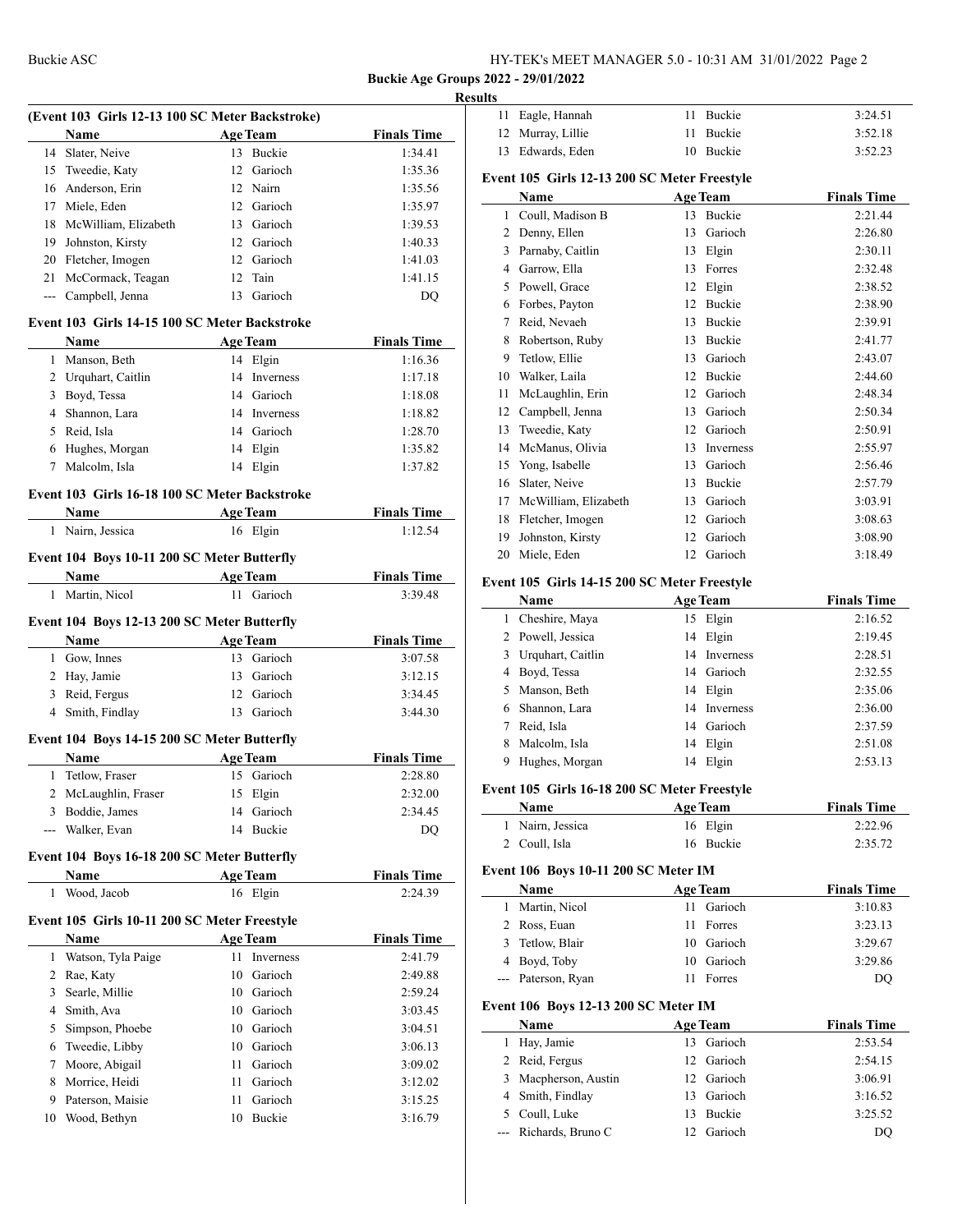## Buckie ASC HY-TEK's MEET MANAGER 5.0 - 10:31 AM 31/01/2022 Page 3

**Buckie Age Groups 2022 - 29/01/2022**

 $\overline{a}$ 

## **Results**

| (Event 106 Boys 12-13 200 SC Meter IM) |                                                 |    |                 |                    |
|----------------------------------------|-------------------------------------------------|----|-----------------|--------------------|
|                                        | <b>Name</b>                                     |    | Age Team        | <b>Finals Time</b> |
|                                        | --- Gow, Innes                                  |    | 13 Garioch      | DQ                 |
|                                        |                                                 |    |                 |                    |
|                                        | Event 106 Boys 14-15 200 SC Meter IM            |    |                 |                    |
|                                        | Name                                            |    | <b>Age Team</b> | <b>Finals Time</b> |
|                                        | 1 Boddie, James                                 |    | 14 Garioch      | 2:22.27            |
|                                        | 2 Tetlow, Fraser                                |    | 15 Garioch      | 2:26.19            |
|                                        | 3 Sinclair, Taylor                              |    | 15 Elgin        | 2:28.79            |
|                                        | 4 Brown, Rowan                                  |    | 14 Elgin        | 2:36.19            |
|                                        | 5 Aitchison, Kallum                             |    | 15 Buckie       | 2:39.18            |
|                                        | 6 McDonald, Archie                              |    | 14 Elgin        | 2:47.90            |
|                                        | 7 Walker, Evan                                  |    | 14 Buckie       | 2:54.53            |
| 8                                      | Paterson, Lewis                                 |    | 14 Forres       | 2:59.48            |
|                                        | <b>Event 106 Boys 16-18 200 SC Meter IM</b>     |    |                 |                    |
|                                        | Name                                            |    | <b>Age Team</b> | <b>Finals Time</b> |
|                                        | 1 Wood, Jacob                                   |    | 16 Elgin        | 2:16.10            |
|                                        | 2 Brown, Lucas                                  |    | 16 Elgin        | 2:20.20            |
|                                        | 3 Aitchison, Brandan                            |    | 17 Buckie       | 2:29.11            |
|                                        |                                                 |    |                 |                    |
|                                        | Event 201 Boys 10-11 400 SC Meter IM            |    |                 |                    |
|                                        | Name                                            |    | <b>Age Team</b> | <b>Finals Time</b> |
| 1                                      | Martin, Nicol                                   |    | 11 Garioch      | 6:47.58            |
|                                        | Event 201 Boys 12-13 400 SC Meter IM            |    |                 |                    |
|                                        | Name                                            |    | <b>Age Team</b> | <b>Finals Time</b> |
|                                        | 1 Gow, Innes                                    |    | 13 Garioch      | 6:02.63            |
|                                        | 2 Reid, Fergus                                  |    | 12 Garioch      | 6:03.61            |
|                                        | 3 Hay, Jamie                                    |    | 13 Garioch      | 6:17.40            |
| 4                                      | Smith, Findlay                                  | 13 | Garioch         | 6:49.88            |
|                                        | <b>Event 201 Boys 14-15 400 SC Meter IM</b>     |    |                 |                    |
|                                        | Name                                            |    | <b>Age Team</b> | <b>Finals Time</b> |
| $\mathbf{1}$                           | Tetlow, Fraser                                  |    | 15 Garioch      | 5:04.97            |
|                                        | 2 Boddie, James                                 |    | 14 Garioch      | 5:05.20            |
|                                        | 3 Sinclair, Taylor                              |    | 15 Elgin        | 5:14.22            |
|                                        | 4 McLaughlin, Fraser                            |    | 15 Elgin        | 5:28.49            |
| 5                                      | Aitchison, Kallum                               |    | 15 Buckie       |                    |
|                                        | 6 Walker, Evan                                  |    | 14 Buckie       | 5:44.34<br>6:02.93 |
|                                        |                                                 |    |                 |                    |
|                                        | --- Paterson, Lewis                             |    | 14 Forres       | DQ                 |
|                                        | <b>Event 201 Boys 16-18 400 SC Meter IM</b>     |    |                 |                    |
|                                        | Name                                            |    | <b>Age Team</b> | <b>Finals Time</b> |
|                                        | 1 Wood, Jacob                                   |    | 16 Elgin        | 4:59.15            |
|                                        | Event 202 Girls 10-11 100 SC Meter Breaststroke |    |                 |                    |
|                                        | Name                                            |    | <b>Age Team</b> | <b>Finals Time</b> |
| $\mathbf{1}$                           | Searle, Millie                                  |    | 10 Garioch      | 1:37.18            |
|                                        | 2 Moore, Abigail                                | 11 | Garioch         | 1:38.06            |
|                                        | 3 Thomas, Jessica                               |    | 10 Nairn        | 1:38.69            |
|                                        | 4 Rae, Katy                                     |    | 10 Garioch      | 1:40.06            |
| 5                                      | Watson, Tyla Paige                              |    | 11 Inverness    | 1:45.21            |
| 6                                      | Tweedie, Libby                                  |    | 10 Garioch      | 1:48.03            |
| 7                                      | Simpson, Phoebe                                 |    | 10 Garioch      | 1:48.26            |
|                                        | 8 Renaud, Amelie                                |    | 11 Tain         | 1:49.47            |
|                                        | 9 Paterson, Maisie                              |    | 11 Garioch      | 1:50.17            |
|                                        | 10 Murray, Lillie                               |    | 11 Buckie       | 1:50.32            |
| 11                                     | Wood, Bethyn                                    |    | 10 Buckie       | 1:50.73            |
| 12                                     | Smith, Ava                                      | 10 | Garioch         | 1:52.24            |
|                                        |                                                 |    |                 |                    |

| 13             | Clinch, Kitty                                   | 10 | Forres               | 1:54.74            |
|----------------|-------------------------------------------------|----|----------------------|--------------------|
| 14             | Eagle, Hannah                                   | 11 | Buckie               | 1:54.80            |
| 15             | Morrice, Heidi                                  | 11 | Garioch              | 1:55.14            |
| 16             | Imlach, Orla                                    | 10 | <b>Buckie</b>        | 2:00.68            |
| 17             | Edwards, Eden                                   | 10 | Buckie               | 2:30.64            |
| 18             | Simpson, Lana-Jade                              |    | 10 Buckie            | 2:36.30            |
|                | Event 202 Girls 12-13 100 SC Meter Breaststroke |    |                      |                    |
|                | Name                                            |    | <b>Age Team</b>      | <b>Finals Time</b> |
| $\mathbf{1}$   | Denny, Ellen                                    |    | 13 Garioch           | 1:24.85            |
| $\overline{c}$ | Coull, Madison B                                | 13 | Buckie               | 1:26.12            |
| 3              | Parnaby, Caitlin                                | 13 | Elgin                | 1:27.84            |
| $\overline{4}$ | Forbes, Payton                                  | 12 | <b>Buckie</b>        | 1:28.70            |
| 5              | Garrow, Ella                                    |    | 13 Forres            | 1:29.41            |
| 6              | Robertson, Ruby                                 | 13 | Buckie               | 1:33.44            |
| 7              | Slater, Neive                                   | 13 | <b>Buckie</b>        | 1:34.88            |
| 8              | Yong, Isabelle                                  | 13 | Garioch              | 1:35.82            |
| 9              | Walker, Laila                                   | 12 | Buckie               | 1:37.01            |
| 10             | Reid, Nevaeh                                    | 13 | Buckie               | 1:37.82            |
| 11             | Ross, Eilidh                                    | 13 | Forres               | 1:37.90            |
| 12             | Tweedie, Katy                                   | 12 | Garioch              | 1:40.20            |
| 13             | Tetlow, Ellie                                   | 13 | Garioch              | 1:41.71            |
| 14             | Powell, Grace                                   | 12 | Elgin                | 1:42.23            |
| 15             | Anderson, Erin                                  | 12 | Nairn                | 1:42.85            |
| 16             | McManus, Olivia                                 | 13 | Inverness            | 1:44.51            |
| 17             | Campbell, Jenna                                 | 13 | Garioch              | 1:46.56            |
| 18             | McLaughlin, Erin                                | 12 | Garioch              | 1:46.77            |
| 19             | Miele, Eden                                     | 12 | Garioch              | 1:47.06            |
| 20             | Fletcher, Imogen                                | 12 | Garioch              | 1:49.66            |
| 21             | Neale, Rebecca                                  | 12 | Inverness            | 1:50.70            |
| 22             | Johnston, Kirsty                                | 12 | Garioch              | 1:59.19            |
| 23             | McWilliam, Elizabeth                            | 13 | Garioch              | 2:07.05            |
| ---            | McCormack, Teagan                               | 12 | Tain                 | DO                 |
|                | 202.011.1117.000011.000                         |    | $\sim$ $\sim$ $\sim$ |                    |

## **Event 202 Girls 14-15 100 SC Meter Breaststroke**

|    | Name              |    | <b>Age Team</b> | <b>Finals Time</b> |
|----|-------------------|----|-----------------|--------------------|
|    | 1 Cheshire, Maya  | 15 | Elgin           | 1:19.71            |
|    | 2 Powell, Jessica |    | 14 Elgin        | 1:25.43            |
| 3  | Shannon, Lara     |    | 14 Inverness    | 1:33.21            |
| 4  | Boyd, Tessa       |    | 14 Garioch      | 1:33.22            |
| 5. | Manson, Beth      | 14 | Elgin           | 1:33.46            |
| 6  | Reid, Isla        |    | 14 Garioch      | 1:33.87            |
|    | Hughes, Morgan    | 14 | Elgin           | 1:40.79            |
|    | Malcolm, Isla     | 14 | Elgin           | 1:45.94            |
|    |                   |    |                 |                    |

## **Event 202 Girls 16-18 100 SC Meter Breaststroke**

| <b>Name</b>      | <b>Age Team</b> | <b>Finals Time</b> |
|------------------|-----------------|--------------------|
| 1 Nairn, Jessica | 16 Elgin        | 1:26.64            |

# **Event 203 Boys 10-11 100 SC Meter Backstroke**

|   | Name             |    | <b>Age Team</b> | <b>Finals Time</b> |
|---|------------------|----|-----------------|--------------------|
| L | Coull, Harry     | 10 | <b>Buckie</b>   | 1:28.45            |
|   | 2 Ross, Euan     | 11 | Forres          | 1:30.85            |
| 3 | Martin, Nicol    | 11 | Garioch         | 1:32.43            |
|   | 4 Paterson, Ryan | 11 | Forres          | 1:36.55            |
|   | 5 Tetlow, Blair  | 10 | Garioch         | 1:37.46            |
|   | 6 Taylor, Rino   | 11 | Buckie          | 1:48.38            |
|   | Stewart, Callum  | 10 | <b>Buckie</b>   | 1:48.82            |
| 8 | Paterson, Rhys   | 10 | Forres          | 1:51.11            |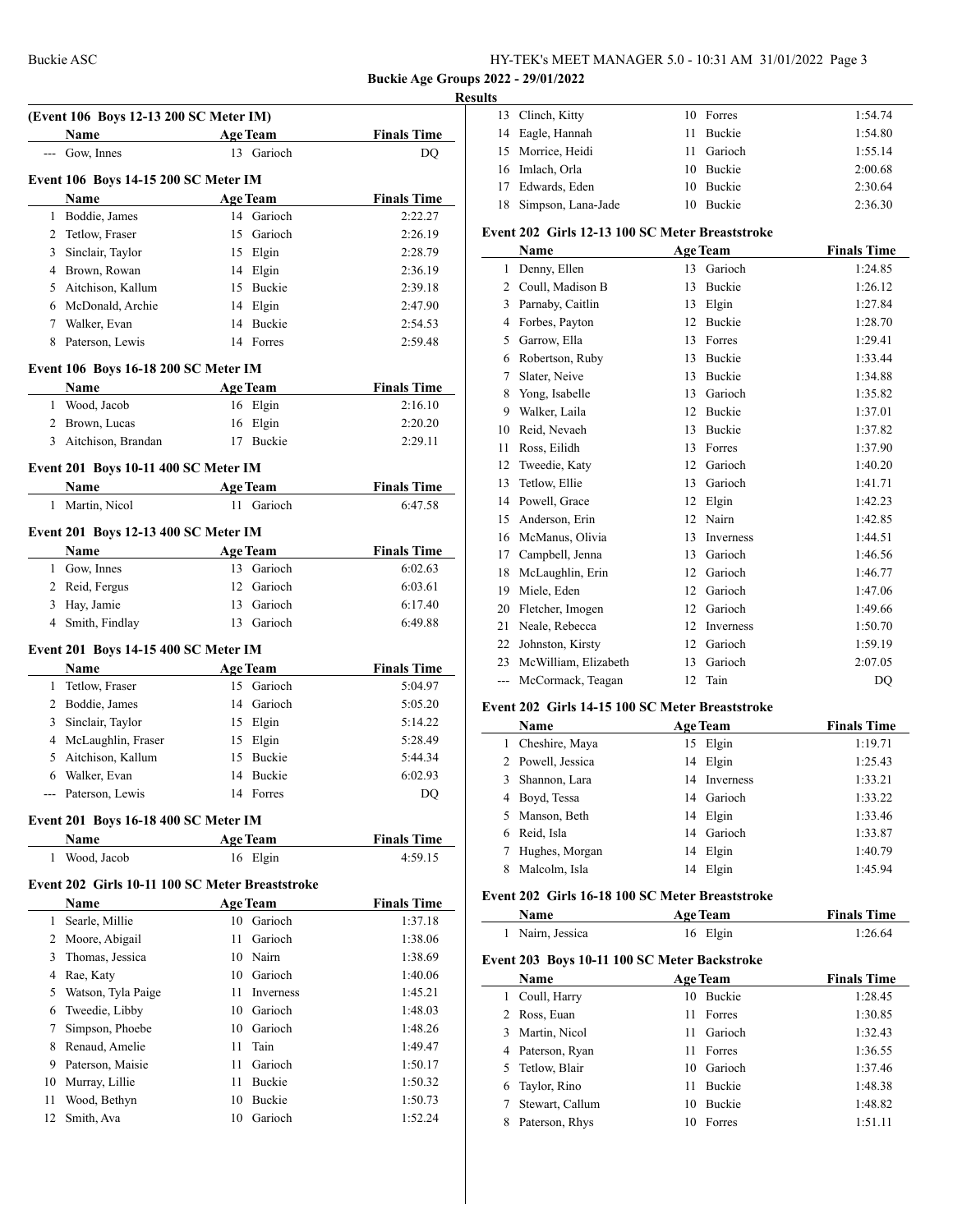# **Results (Event 203 Boys 10-11 100 SC Meter Backstroke) Name Age Team Finals Time** --- Boyd, Toby 10 Garioch DQ **Event 203 Boys 12-13 100 SC Meter Backstroke Name Age Team Finals Time**  Reid, Fergus 12 Garioch 1:18.98 Hay, Jamie 13 Garioch 1:22.28 Gow, Innes 13 Garioch 1:26.44 Macpherson, Austin 12 Garioch 1:27.05 Smith, Findlay 13 Garioch 1:27.59 Burt, Lewis 12 Inverness 1:28.30 Coull, Luke 13 Buckie 1:35.74  $\overline{a}$  Long, Harry D 13 Elgin 1:40.08 Richards, Bruno C 12 Garioch DQ **Event 203 Boys 14-15 100 SC Meter Backstroke Name Age Team Finals Time**  Thompson, Alex 15 Buckie 1:08.80  $\sim$ 2 Brown, Rowan 14 Elgin 1:09.80 Boddie, James 14 Garioch 1:09.96 4 Tetlow, Fraser 15 Garioch 1:11.02 McDonald, Archie 14 Elgin 1:16.98 **Event 203 Boys 16-18 100 SC Meter Backstroke Name Age Team Finals Time**  Brown, Lucas 16 Elgin 59.46 2 Aitchison, Brandan 17 Buckie 1:10.89 **Event 204 Girls 10-11 200 SC Meter Backstroke Name Age Team Finals Time**  Searle, Millie 10 Garioch 3:00.61 Rae, Katy 10 Garioch 3:15.19 Tweedie, Libby 10 Garioch 3:19.28 Moore, Abigail 11 Garioch 3:19.85 Simpson, Phoebe 10 Garioch 3:22.34 Smith, Ava 10 Garioch 3:23.91 Paterson, Maisie 11 Garioch 3:30.53 8 Morrice, Heidi 11 Garioch 3:30.71 **Event 204 Girls 12-13 200 SC Meter Backstroke Name Age Team Finals Time**  Coull, Madison B 13 Buckie 2:34.58 Parnaby, Caitlin 13 Elgin 2:44.10 Garrow, Ella 13 Forres 2:46.62 Denny, Ellen 13 Garioch 2:49.73 Tetlow, Ellie 13 Garioch 2:55.47 Forbes, Payton 12 Buckie 2:55.88 Powell, Grace 12 Elgin 3:00.96 Anderson, Ashley 13 Forres 3:01.09 Yong, Isabelle 13 Garioch 3:01.89 McManus, Olivia 13 Inverness 3:05.02 Robertson, Ruby 13 Buckie 3:05.55 Tweedie, Katy 12 Garioch 3:12.71 McLaughlin, Erin 12 Garioch 3:18.58 Campbell, Jenna 13 Garioch 3:21.34 Miele, Eden 12 Garioch 3:22.90 Fletcher, Imogen 12 Garioch 3:33.59 McWilliam, Elizabeth 13 Garioch 3:34.00 Johnston, Kirsty 12 Garioch 3:34.15

| Event 204 Girls 14-15 200 SC Meter Backstroke |                   |    |                  |                    |  |  |
|-----------------------------------------------|-------------------|----|------------------|--------------------|--|--|
|                                               | Name              |    | <b>Age Team</b>  | <b>Finals Time</b> |  |  |
|                                               | Cheshire, Maya    | 15 | Elgin            | 2:29.55            |  |  |
|                                               | 2 Powell, Jessica |    | 14 Elgin         | 2:39.13            |  |  |
| 3                                             | Manson, Beth      |    | 14 Elgin         | 2:42.52            |  |  |
| 4                                             | Boyd, Tessa       |    | 14 Garioch       | 2:48.42            |  |  |
| 5.                                            | Shannon, Lara     | 14 | <b>Inverness</b> | 2:49.02            |  |  |
| 6                                             | Reid, Isla        | 14 | Garioch          | 3:06.39            |  |  |
|                                               | Hughes, Morgan    | 14 | Elgin            | 3:16.60            |  |  |
| 8                                             | Malcolm, Isla     | 14 | Elgin            | 3:27.17            |  |  |

#### **Event 204 Girls 16-18 200 SC Meter Backstroke**

| Name             | <b>Age Team</b> | <b>Finals Time</b> |  |
|------------------|-----------------|--------------------|--|
| 1 Nairn, Jessica | 16 Elgin        | 2:39.32            |  |
| 2 Coull, Isla    | 16 Buckie       | 2:59.30            |  |

#### **Event 205 Boys 10-11 200 SC Meter Breaststroke**

| <b>Name</b>      | <b>Age Team</b> | <b>Finals Time</b> |
|------------------|-----------------|--------------------|
| Martin, Nicol    | Garioch<br>11   | 3:32.68            |
| 2 Ross, Euan     | 11 Forres       | 3:43.67            |
| 3 Tetlow, Blair  | 10 Garioch      | 3:46.89            |
| 4 Boyd, Toby     | 10 Garioch      | 3:57.42            |
| 5 Paterson, Rhys | 10 Forres       | 4:15.50            |

## **Event 205 Boys 12-13 200 SC Meter Breaststroke**

| Name                  | <b>Age Team</b> | <b>Finals Time</b> |
|-----------------------|-----------------|--------------------|
| Reid, Fergus          | 12 Garioch      | 3:13.12            |
| 2 Gow, Innes          | 13 Garioch      | 3:20.08            |
| Smith, Findlay        | 13 Garioch      | 3:34.84            |
| 4 Macpherson, Austin  | 12 Garioch      | 3:38.64            |
| 5 Coull, Luke         | 13 Buckie       | 3:44.33            |
| --- Richards, Bruno C | 12 Garioch      | DO                 |
| --- Hay, Jamie        | Garioch<br>13.  | DO                 |
|                       |                 |                    |

#### **Event 205 Boys 14-15 200 SC Meter Breaststroke**

|    | Name                |    | <b>Age Team</b> | <b>Finals Time</b> |
|----|---------------------|----|-----------------|--------------------|
|    | Tetlow, Fraser      |    | 15 Garioch      | 2:42.18            |
|    | 2 Aitchison, Kallum | 15 | <b>Buckie</b>   | 2:48.91            |
|    | Boddie, James       |    | 14 Garioch      | 2:49.31            |
| 4  | Sinclair, Taylor    | 15 | Elgin           | 2:51.72            |
|    | Brown, Rowan        | 14 | Elgin           | 2:56.86            |
| 6  | McLaughlin, Fraser  | 15 | Elgin           | 2:57.57            |
|    | Thompson, Alex      | 15 | <b>Buckie</b>   | 3:00.67            |
| 8  | Walker, Evan        | 14 | Buckie          | 3:14.01            |
| 9  | McDonald, Archie    | 14 | Elgin           | 3:14.35            |
| 10 | Paterson, Lewis     | 14 | Forres          | 3:22.95            |

#### **Event 205 Boys 16-18 200 SC Meter Breaststroke**

| <b>Name</b>          | <b>Age Team</b> | <b>Finals Time</b> |
|----------------------|-----------------|--------------------|
| 1 Wood, Jacob        | 16 Elgin        | 2:35.72            |
| 2 Aitchison, Brandan | 17 Buckie       | 2:39.95            |
| 3 Brown, Lucas       | 16 Elgin        | 2:42.05            |

## **Event 301 Boys 10-11 400 SC Meter Freestyle**

| <b>Name</b>      | <b>Age Team</b> | <b>Finals Time</b> |
|------------------|-----------------|--------------------|
| 1 Tetlow, Blair  | 10 Garioch      | 6:09.07            |
| 2 Martin, Nicol  | 11 Garioch      | 6:16.95            |
| 3 Paterson, Ryan | Forres<br>11.   | 6:23.08            |
| 4 Boyd, Toby     | 10 Garioch      | 6:41.58            |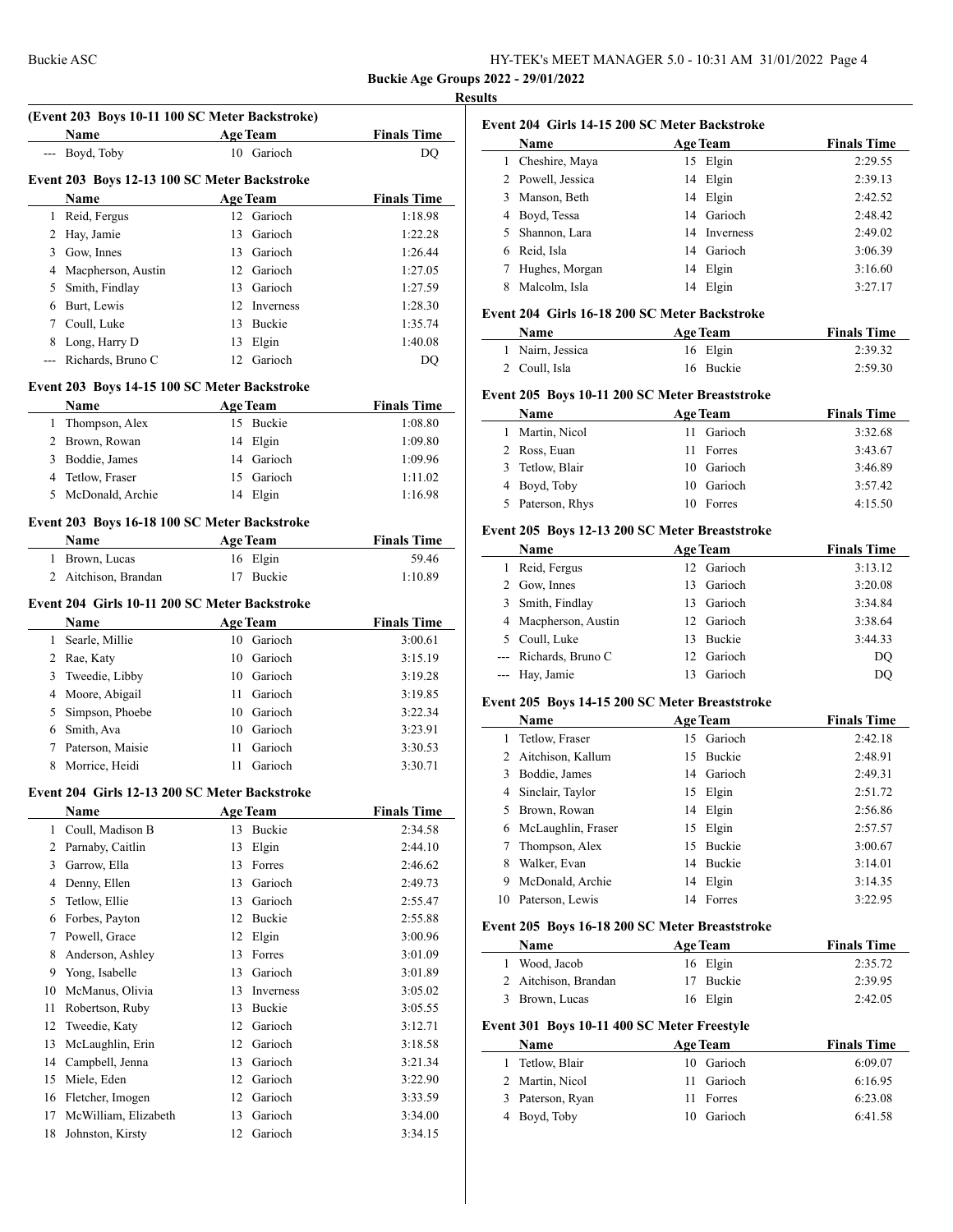$\mathbf{I}$ 

#### **Results**

|        | Event 301 Boys 12-13 400 SC Meter Freestyle         |    |                 |                    |
|--------|-----------------------------------------------------|----|-----------------|--------------------|
|        | <b>Name</b>                                         |    | <b>Age Team</b> | <b>Finals Time</b> |
|        | 1 Reid, Fergus                                      |    | 12 Garioch      | 5:22.13            |
|        | 2 Hay, Jamie                                        | 13 | Garioch         | 5:27.60            |
|        | 3 Gow, Innes                                        |    | 13 Garioch      | 5:29.34            |
|        | 4 Macpherson, Austin                                |    | 12 Garioch      | 5:53.67            |
|        | 5 Smith, Findlay                                    |    | 13 Garioch      | 6:14.41            |
|        | 6 Richards, Bruno C                                 |    | 12 Garioch      | 7:35.96            |
|        | Event 301 Boys 14-15 400 SC Meter Freestyle         |    |                 |                    |
|        | Name                                                |    | <b>Age Team</b> | <b>Finals Time</b> |
|        | 1 Boddie, James                                     |    | 14 Garioch      | 4:40.72            |
|        | 2 Sinclair, Taylor                                  |    | 15 Elgin        | 4:46.60            |
|        | 3 McLaughlin, Fraser                                |    | 15 Elgin        | 4:52.90            |
|        | 4 Brown, Rowan                                      |    | 14 Elgin        | 5:00.67            |
|        | 5 Aitchison, Kallum                                 |    | 15 Buckie       | 5:05.99            |
|        | 6 McDonald, Archie                                  |    | 14 Elgin        | 5:09.23            |
|        | 7 Paterson, Lewis                                   | 14 | Forres          | 5:29.04            |
| 8      | Walker, Evan                                        |    | 14 Buckie       | 5:32.32            |
|        |                                                     |    |                 |                    |
|        | Event 301 Boys 16-18 400 SC Meter Freestyle<br>Name |    | <b>Age Team</b> | <b>Finals Time</b> |
|        | 1 Wood, Jacob                                       |    |                 | 4:23.49            |
|        |                                                     |    | 16 Elgin        |                    |
|        | Event 302 Girls 10-11 100 SC Meter Freestyle        |    |                 |                    |
|        | <b>Name</b>                                         |    | <b>Age Team</b> | <b>Finals Time</b> |
|        | 1 Watson, Tyla Paige                                | 11 | Inverness       | 1:12.30            |
|        | 2 Rae, Katy                                         |    | 10 Garioch      | 1:15.57            |
|        | 3 Searle, Millie                                    |    | 10 Garioch      | 1:18.36            |
|        | 4 Simpson, Phoebe                                   |    | 10 Garioch      | 1:18.72            |
|        | 5 Wood, Bethyn                                      |    | 10 Buckie       | 1:23.30            |
|        | 6 Tweedie, Libby                                    |    | 10 Garioch      | 1:23.47            |
|        | 7 Moore, Abigail                                    |    | 11 Garioch      | 1:23.68            |
| 8      | Smith, Ava                                          |    | 10 Garioch      | 1:26.28            |
|        | 9 Morrice, Heidi                                    |    | 11 Garioch      | 1:27.24            |
|        | 10 Clinch, Kitty                                    |    | 10 Forres       | 1:27.47            |
|        | 11 Paterson, Maisie                                 |    | 11 Garioch      | 1:29.62            |
|        | 12 Eagle, Hannah                                    |    | 11 Buckie       | 1:31.88            |
|        | 13 Morris, Macy                                     |    | 11 Lochaber Lei | 1:33.65            |
|        | 14 Murray, Lillie                                   | 11 | Buckie          | 1:38.48            |
| 15     | Thomas, Jessica                                     | 10 | Nairn           | 1:40.22            |
|        | 16 Edwards, Eden                                    | 10 | Buckie          | 1:42.79            |
|        | 17 Imlach, Orla                                     | 10 | Buckie          | 1:44.81            |
| 18     | Simpson, Lana-Jade                                  |    | 10 Buckie       | 1:53.86            |
|        |                                                     |    |                 |                    |
|        | Event 302 Girls 12-13 100 SC Meter Freestyle        |    |                 |                    |
|        | <b>Name</b>                                         |    | <b>Age Team</b> | <b>Finals Time</b> |
|        | 1 Coull, Madison B                                  | 13 | Buckie          | 1:03.15            |
|        | 2 Garrow, Ella                                      | 13 | Forres          | 1:06.09            |
|        | 3 Denny, Ellen                                      | 13 | Garioch         | 1:07.24            |
|        | 4 Parnaby, Caitlin                                  | 13 | Elgin           | 1:07.31            |
|        | 5 Forbes, Payton                                    |    | 12 Buckie       | 1:11.26            |
|        | 6 Powell, Grace                                     |    | 12 Elgin        | 1:13.13            |
| $\tau$ | Reid, Nevaeh                                        | 13 | Buckie          | 1:13.47            |
| 8      | Anderson, Ashley                                    |    | 13 Forres       | 1:14.58            |
|        | 9 Walker, Laila                                     |    | 12 Buckie       | 1:14.97            |
| 10     | McLaughlin, Erin                                    |    | 12 Garioch      | 1:15.29            |
| 11     | Tetlow, Ellie                                       | 13 | Garioch         | 1:15.44            |
| 12     | Yong, Isabelle                                      | 13 | Garioch         | 1:16.32            |

|    | 13 Tweedie, Katy        |     | 12 Garioch       | 1:17.94 |
|----|-------------------------|-----|------------------|---------|
|    | 14 Campbell, Jenna      |     | 13 Garioch       | 1:18.72 |
| 15 | Ross, Eilidh            | 13  | Forres           | 1:19.13 |
|    | 16 Neale, Rebecca       |     | 12 Inverness     | 1:20.05 |
| 17 | McManus, Olivia         | 13. | <b>Inverness</b> | 1:21.33 |
|    | 18 McWilliam, Elizabeth |     | 13 Garioch       | 1:23.51 |
| 19 | Slater, Neive           | 13  | <b>Buckie</b>    | 1:24.06 |
|    | 20 Johnston, Kirsty     |     | 12 Garioch       | 1:24.54 |
| 21 | Anderson, Erin          |     | 12 Nairn         | 1:25.47 |
|    | 22 Fletcher, Imogen     |     | 12 Garioch       | 1:26.68 |
| 23 | Miele, Eden             | 12. | Garioch          | 1:32.26 |
|    |                         |     |                  |         |

## **Event 302 Girls 14-15 100 SC Meter Freestyle**

| <b>Name</b>         | <b>Age Team</b> | <b>Finals Time</b> |
|---------------------|-----------------|--------------------|
| 1 Cheshire, Maya    | 15 Elgin        | 1:02.79            |
| 2 Urquhart, Caitlin | 14 Inverness    | 1:06.10            |
| 3 Manson, Beth      | 14 Elgin        | 1:10.27            |
| 4 Boyd, Tessa       | 14 Garioch      | 1:10.88            |
| 5 Reid, Isla        | 14 Garioch      | 1:11.64            |
| 6 Malcolm, Isla     | 14 Elgin        | 1:18.23            |
| Hughes, Morgan      | Elgin<br>14     | 1:19.63            |

## **Event 302 Girls 16-18 100 SC Meter Freestyle**

| Name             | <b>Age Team</b> | <b>Finals Time</b> |
|------------------|-----------------|--------------------|
| 1 Nairn, Jessica | 16 Elgin        | 1:05.48            |
| 2 Coull, Isla    | 16 Buckie       | 1:11.04            |

## **Event 303 Boys 10-11 100 SC Meter Breaststroke**

|   | Name             | <b>Age Team</b> |               | <b>Finals Time</b> |
|---|------------------|-----------------|---------------|--------------------|
|   | Martin, Nicol    | 11              | Garioch       | 1:40.26            |
| 2 | Ross, Euan       | 11              | Forres        | 1:45.05            |
| 3 | Tetlow, Blair    |                 | 10 Garioch    | 1:47.79            |
|   | 4 Boyd, Toby     |                 | 10 Garioch    | 1:48.55            |
|   | 5 Paterson, Rhys |                 | 10 Forres     | 2:00.65            |
| 6 | Paterson, Ryan   | 11              | Forres        | 2:01.28            |
|   | Stewart, Callum  | 10              | <b>Buckie</b> | 2:05.90            |
|   | Taylor, Rino     |                 | <b>Buckie</b> | 2:08.77            |

## **Event 303 Boys 12-13 100 SC Meter Breaststroke**

|   | Name                 |    | <b>Age Team</b> | <b>Finals Time</b> |
|---|----------------------|----|-----------------|--------------------|
|   | Reid, Fergus         |    | 12 Garioch      | 1:31.15            |
|   | 2 Gow, Innes         |    | 13 Garioch      | 1:36.21            |
| 3 | Smith, Findlay       |    | 13 Garioch      | 1:37.55            |
|   | 4 Macpherson, Austin |    | 12 Garioch      | 1:39.09            |
|   | Burt, Lewis          |    | 12 Inverness    | 1:41.79            |
|   | 6 Long, Harry D      | 13 | Elgin           | 1:43.74            |
|   | Coull, Luke          |    | 13 Buckie       | 1:48.71            |
|   | Richards, Bruno C    |    | 12 Garioch      | 2:19.12            |
|   | --- Hay, Jamie       |    | 13 Garioch      | DO                 |

## **Event 303 Boys 14-15 100 SC Meter Breaststroke**

 $\frac{1}{1-\frac{1}{2}}\left( \frac{1}{2}\right) ^{2}+\frac{1}{2}\left( \frac{1}{2}\right) ^{2}+\frac{1}{2}\left( \frac{1}{2}\right) ^{2}+\frac{1}{2}\left( \frac{1}{2}\right) ^{2}+\frac{1}{2}\left( \frac{1}{2}\right) ^{2}+\frac{1}{2}\left( \frac{1}{2}\right) ^{2}+\frac{1}{2}\left( \frac{1}{2}\right) ^{2}+\frac{1}{2}\left( \frac{1}{2}\right) ^{2}+\frac{1}{2}\left( \frac{1}{2}\right) ^{2}+\frac{1}{2}\left( \frac{1}{2$ 

| <b>Name</b>       | <b>Age Team</b> | <b>Finals Time</b> |
|-------------------|-----------------|--------------------|
| Aitchison, Kallum | 15 Buckie       | 1:16.25            |
| 2 Boddie, James   | 14 Garioch      | 1:20.14            |
| 3 Thompson, Alex  | 15 Buckie       | 1:24.67            |
| Walker, Evan      | 14 Buckie       | 1:27.70            |
| Paterson, Lewis   | 14 Forres       | 1:35.65            |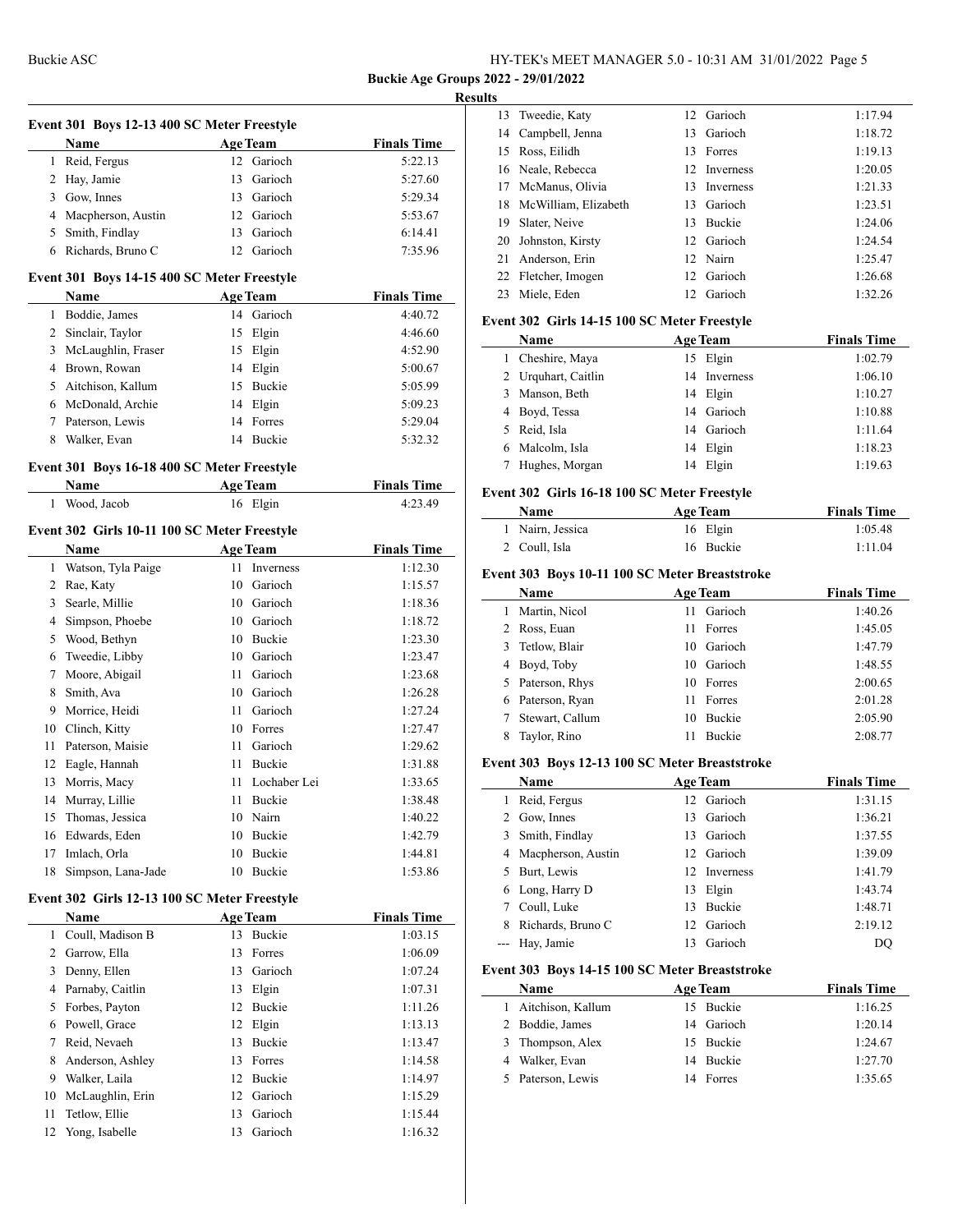Buckie ASC HY-TEK's MEET MANAGER 5.0 - 10:31 AM 31/01/2022 Page 6

**Buckie Age Groups 2022 - 29/01/2022**

|              | Event 303 Boys 16-18 100 SC Meter Breaststroke |                       |                    |
|--------------|------------------------------------------------|-----------------------|--------------------|
|              | Name                                           | <b>Age Team</b>       | <b>Finals Time</b> |
|              | 1 Aitchison, Brandan                           | 17 Buckie             | 1:09.42            |
|              | 2 Wood, Jacob                                  | 16 Elgin              | 1:11.11            |
|              | 3 Brown, Lucas                                 | 16 Elgin              | 1:14.47            |
|              | Event 304 Girls 10-11 200 SC Meter Butterfly   |                       |                    |
|              | Name                                           | <b>Age Team</b>       | <b>Finals Time</b> |
|              | 1 Rae, Katy                                    | 10 Garioch            | 3:36.39            |
|              | 2 Searle, Millie                               | 10 Garioch            | 3:49.05            |
|              | 3 Moore, Abigail                               | 11 Garioch            | 3:55.07            |
|              | Event 304 Girls 12-13 200 SC Meter Butterfly   |                       |                    |
|              | Name                                           | <b>Age Team</b>       | <b>Finals Time</b> |
|              | 1 Coull, Madison B                             | 13 Buckie             | 2:40.66            |
|              | 2 Denny, Ellen                                 | 13 Garioch            | 2:42.29            |
|              | 3 Tetlow, Ellie                                | 13 Garioch            | 3:04.41            |
|              | 4 Forbes, Payton                               | 12 Buckie             | 3:07.05            |
|              | 5 Yong, Isabelle                               | 13 Garioch            | 3:35.32            |
|              | 6 Fletcher, Imogen                             | 12 Garioch            | 3:35.81            |
| $\tau$       | McWilliam, Elizabeth                           | 13 Garioch            | 3:36.64            |
|              | 8 Campbell, Jenna                              | 13 Garioch            | 3:39.65            |
|              | 9 Tweedie, Katy                                | 12 Garioch            | 3:45.62            |
|              | 10 McLaughlin, Erin                            | 12 Garioch            | 3:49.59            |
|              | Event 304 Girls 14-15 200 SC Meter Butterfly   |                       |                    |
|              | Name                                           | <b>Age Team</b>       | <b>Finals Time</b> |
|              | 1 Powell, Jessica                              | 14 Elgin              | 2:50.37            |
|              | 2 Boyd, Tessa                                  | 14 Garioch            | 3:06.19            |
|              | 3 Reid, Isla                                   | 14 Garioch            | 3:13.22            |
|              | Event 305 Boys 10-11 200 SC Meter Freestyle    |                       |                    |
|              | Name                                           | Age Team              | <b>Finals Time</b> |
|              | 1 Tetlow, Blair                                | 10 Garioch            | 2:58.46            |
|              | 2 Martin, Nicol                                | 11 Garioch            | 2:59.79            |
|              | 3 Paterson, Ryan                               | 11 Forres             | 2:59.93            |
|              | 4 Coull, Harry                                 | 10 Buckie             | 3:04.97            |
| 5            | Boyd, Toby                                     | 10 Garioch            | 3:06.57            |
|              | 6 Stewart, Callum                              | 10 Buckie             | 3:31.63            |
|              | Event 305 Boys 12-13 200 SC Meter Freestyle    |                       |                    |
|              | <b>Name</b>                                    | <b>Age Team</b>       | <b>Finals Time</b> |
| 1            | Hay, Jamie                                     | 13 Garioch            | 2:34.10            |
|              | 2 Reid, Fergus                                 | 12 Garioch            | 2:37.12            |
|              | 3 Gow, Innes                                   | 13 Garioch            | 2:37.14            |
|              | 4 Macpherson, Austin                           | 12 Garioch            | 2:48.32            |
| 5            | Smith, Findlay                                 | 13 Garioch            | 3:02.73            |
|              | 6 Coull, Luke                                  | 13 Buckie             | 3:10.83            |
| 7            | Richards, Bruno C                              | 12 Garioch            | 3:34.79            |
|              | Event 305 Boys 14-15 200 SC Meter Freestyle    |                       |                    |
|              | Name                                           | <b>Age Team</b>       | <b>Finals Time</b> |
|              | Boddie, James                                  | 14 Garioch            | 2:10.59            |
| 1            | Sinclair, Taylor                               | 15 Elgin              | 2:14.10            |
| $\mathbf{2}$ |                                                |                       |                    |
| 3            |                                                |                       | 2:14.61            |
| 4            | McLaughlin, Fraser<br>Brown, Rowan             | 15 Elgin              | 2:19.01            |
| 5            |                                                | 14 Elgin<br>15        |                    |
| 6            | Thompson, Alex<br>McDonald, Archie             | Buckie<br>Elgin<br>14 | 2:22.28<br>2:28.30 |

|                                               | 8 Paterson, Lewis                            |                 | 14 Forres               | 2:39.67            |  |  |
|-----------------------------------------------|----------------------------------------------|-----------------|-------------------------|--------------------|--|--|
| Event 305 Boys 16-18 200 SC Meter Freestyle   |                                              |                 |                         |                    |  |  |
| <b>Finals Time</b><br>Name<br><b>Age Team</b> |                                              |                 |                         |                    |  |  |
| 1                                             | Brown, Lucas                                 |                 | 16 Elgin                | 1:59.64            |  |  |
| $\overline{2}$                                | Aitchison, Brandan                           |                 | 17 Buckie               | 2:14.18            |  |  |
|                                               |                                              |                 |                         |                    |  |  |
|                                               | Event 306 Girls 10-11 200 SC Meter IM        |                 |                         |                    |  |  |
|                                               | Name                                         | <b>Age Team</b> |                         | <b>Finals Time</b> |  |  |
| $\mathbf{1}$                                  | Watson, Tyla Paige                           | 11              | Inverness               | 3:02.01            |  |  |
|                                               | 2 Searle, Millie                             |                 | 10 Garioch              | 3:10.50            |  |  |
|                                               | 3 Rae, Katy                                  |                 | 10 Garioch              | 3:13.73            |  |  |
|                                               | 4 Simpson, Phoebe                            |                 | 10 Garioch              | 3:20.88            |  |  |
| 5                                             | Moore, Abigail                               | 11              | Garioch                 | 3:22.69            |  |  |
|                                               | 6 Smith, Ava                                 |                 | 10 Garioch              | 3:22.94            |  |  |
| 7                                             | Tweedie, Libby<br>8 Renaud, Amelie           | 11              | 10 Garioch<br>Tain      | 3:24.13<br>3:26.20 |  |  |
|                                               |                                              |                 | 10 Buckie               | 3:28.26            |  |  |
|                                               | 9 Wood, Bethyn<br>10 Morrice, Heidi          |                 | 11 Garioch              | 3:38.34            |  |  |
| 11                                            | Eagle, Hannah                                |                 | 11 Buckie               | 3:43.62            |  |  |
| ---                                           | Paterson, Maisie                             | 11              | Garioch                 | DQ                 |  |  |
|                                               |                                              |                 |                         |                    |  |  |
|                                               | <b>Event 306 Girls 12-13 200 SC Meter IM</b> |                 |                         |                    |  |  |
|                                               | Name                                         | <b>Age Team</b> |                         | <b>Finals Time</b> |  |  |
|                                               | 1 Denny, Ellen                               |                 | 13 Garioch              | 2:41.42            |  |  |
|                                               | 2 Parnaby, Caitlin                           |                 | 13 Elgin                | 2:43.84            |  |  |
|                                               | 3 Forbes, Payton                             |                 | 12 Buckie               | 2:54.22            |  |  |
|                                               | 4 Tetlow, Ellie                              |                 | 13 Garioch              | 2:57.43            |  |  |
|                                               | 5 Powell, Grace                              |                 | 12 Elgin                | 3:00.27            |  |  |
|                                               | 6 Reid, Nevaeh                               |                 | 13 Buckie               | 3:04.59            |  |  |
| 7                                             | McLaughlin, Erin                             |                 | 12 Garioch              | 3:07.54            |  |  |
| 8                                             | Yong, Isabelle                               |                 | 13 Garioch              | 3:07.81            |  |  |
|                                               | 9 Walker, Laila                              |                 | 12 Buckie               | 3:12.22            |  |  |
|                                               | 10 McManus, Olivia                           |                 | 13 Inverness            | 3:13.52            |  |  |
| 11                                            | Ross, Eilidh                                 |                 | 13 Forres               | 3:16.01            |  |  |
|                                               | 12 Campbell, Jenna<br>Slater, Neive          |                 | 13 Garioch<br>13 Buckie | 3:19.46            |  |  |
| 13                                            |                                              |                 | 12 Garioch              | 3:20.30            |  |  |
| 14<br>15                                      | Tweedie, Katy<br>Johnston, Kirsty            |                 | 12 Garioch              | 3:25.13<br>3:25.99 |  |  |
|                                               | 16 Fletcher, Imogen                          |                 | 12 Garioch              | 3:33.36            |  |  |
| 17                                            | McWilliam, Elizabeth                         | 13              | Garioch                 | 3:34.22            |  |  |
| 18                                            | Miele, Eden                                  | 12              | Garioch                 | 3:34.61            |  |  |
|                                               |                                              |                 |                         |                    |  |  |
|                                               | Event 306 Girls 14-15 200 SC Meter IM        |                 |                         |                    |  |  |
|                                               | <b>Name</b>                                  | <b>Age Team</b> |                         | <b>Finals Time</b> |  |  |
| 1                                             | Cheshire, Maya                               |                 | 15 Elgin                | 2:32.10            |  |  |
|                                               | 2 Powell, Jessica                            |                 | 14 Elgin                | 2:39.00            |  |  |
|                                               | 3 Urquhart, Caitlin                          |                 | 14 Inverness            | 2:43.94            |  |  |
|                                               | 4 Manson, Beth                               |                 | 14 Elgin                | 2:49.78            |  |  |
|                                               | 5 Boyd, Tessa                                |                 | 14 Garioch              | 2:50.54            |  |  |
|                                               | 6 Reid, Isla                                 |                 | 14 Garioch              | 3:01.54            |  |  |
| 7                                             | Hughes, Morgan                               |                 | 14 Elgin                | 3:10.46            |  |  |
| 8                                             | Malcolm, Isla                                |                 | 14 Elgin                | 3:19.74            |  |  |
|                                               | Event 306 Girls 16-18 200 SC Meter IM        |                 |                         |                    |  |  |
|                                               | Name                                         | <b>Age Team</b> |                         | <b>Finals Time</b> |  |  |
| 1                                             | Nairn, Jessica                               |                 | 16 Elgin                | 2:43.46            |  |  |
|                                               | 2 Coull, Isla                                |                 | 16 Buckie               | 3:02.60            |  |  |
|                                               |                                              |                 |                         |                    |  |  |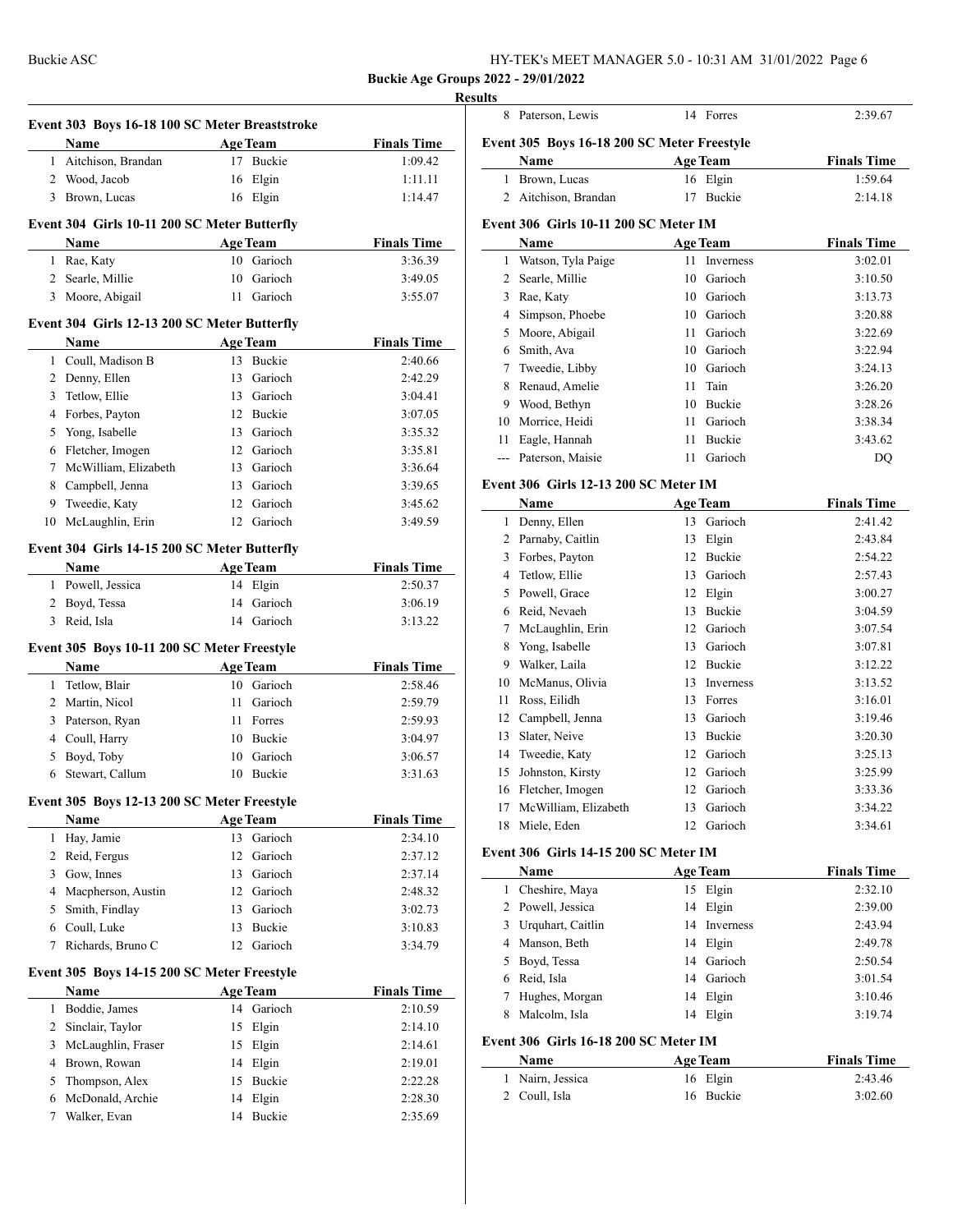#### **Results**

 $\overline{a}$ 

| Event 401 Girls 10-11 400 SC Meter IM |                                                      |      |                 |                    |
|---------------------------------------|------------------------------------------------------|------|-----------------|--------------------|
|                                       | Name                                                 |      | <b>Age Team</b> | <b>Finals Time</b> |
|                                       | 1 Searle, Millie                                     |      | 10 Garioch      | 6:47.64            |
|                                       | 2 Moore, Abigail                                     | 11   | Garioch         | 7:07.32            |
|                                       | --- Rae, Katy                                        |      | 10 Garioch      | DQ                 |
|                                       |                                                      |      |                 |                    |
|                                       | <b>Event 401 Girls 12-13 400 SC Meter IM</b><br>Name |      | <b>Age Team</b> | <b>Finals Time</b> |
|                                       | 1 Denny, Ellen                                       | 13   | Garioch         | 5:33.08            |
|                                       | 2 Tetlow, Ellie                                      |      | 13 Garioch      | 6:12.57            |
|                                       | 3 Yong, Isabelle                                     |      | 13 Garioch      | 6:43.00            |
|                                       | 4 McLaughlin, Erin                                   |      | 12 Garioch      | 6:55.12            |
| 5                                     | Tweedie, Katy                                        |      | 12 Garioch      | 6:57.04            |
|                                       | 6 Campbell, Jenna                                    |      | 13 Garioch      | 6:57.50            |
|                                       |                                                      |      | 12 Garioch      | 7:12.35            |
| 8                                     | 7 Fletcher, Imogen<br>McWilliam, Elizabeth           | 13   | Garioch         | 7:23.02            |
|                                       |                                                      |      |                 |                    |
|                                       | Event 401 Girls 14-15 400 SC Meter IM                |      |                 |                    |
|                                       | Name                                                 |      | <b>Age Team</b> | <b>Finals Time</b> |
|                                       | 1 Powell, Jessica                                    |      | 14 Elgin        | 5:31.36            |
|                                       | 2 Manson, Beth                                       |      | 14 Elgin        | 5:54.16            |
|                                       | 3 Boyd, Tessa                                        |      | 14 Garioch      | 5:58.34            |
|                                       | 4 Reid, Isla                                         |      | 14 Garioch      | 6:17.04            |
|                                       | Event 402 Boys 10-11 100 SC Meter Butterfly          |      |                 |                    |
|                                       | Name                                                 |      | <b>Age Team</b> | <b>Finals Time</b> |
|                                       | 1 Martin, Nicol                                      | 11   | Garioch         | 1:33.61            |
|                                       | 2 Ross, Euan                                         | 11 - | Forres          | 1:41.96            |
|                                       | 3 Tetlow, Blair                                      |      | 10 Garioch      | 1:52.42            |
|                                       | 4 Boyd, Toby                                         |      | 10 Garioch      | 1:52.80            |
|                                       | Event 402 Boys 12-13 100 SC Meter Butterfly          |      |                 |                    |
|                                       | Name                                                 |      | <b>Age Team</b> | <b>Finals Time</b> |
|                                       | 1 Hay, Jamie                                         |      | 13 Garioch      | 1:26.62            |
|                                       | 2 Gow, Innes                                         |      | 13 Garioch      | 1:26.91            |
|                                       | 3 Reid, Fergus                                       |      | 12 Garioch      | 1:37.38            |
|                                       | 4 Macpherson, Austin                                 |      | 12 Garioch      | 1:40.11            |
|                                       | 5 Smith, Findlay                                     |      | 13 Garioch      | 1:41.33            |
|                                       | 6 Richards, Bruno C                                  |      | 12 Garioch      | 2:16.67            |
|                                       |                                                      |      |                 |                    |
|                                       |                                                      |      |                 |                    |
|                                       | Event 402 Boys 14-15 100 SC Meter Butterfly          |      |                 |                    |
|                                       | Name                                                 |      | <b>Age Team</b> | <b>Finals Time</b> |
| 1                                     | McLaughlin, Fraser                                   | 15   | Elgin           | 1:04.00            |
|                                       | 2 Boddie, James                                      | 14   | Garioch         | 1:08.28            |
|                                       | 3 Sinclair, Taylor                                   | 15   | Elgin           | 1:09.32            |
|                                       | 4 Brown, Rowan                                       | 14   | Elgin           | 1:13.94            |
| 5                                     | Thompson, Alex                                       | 15   | Buckie          | 1:16.26            |
|                                       | 6 McDonald, Archie                                   | 14   | Elgin           | 1:18.27            |
|                                       | 7 Walker, Evan                                       | 14   | Buckie          | 1:20.07            |
| 8                                     | Aitchison, Kallum                                    | 15   | Buckie          | 1:22.40            |
| 9                                     | Paterson, Lewis                                      | 14   | Forres          | 1:34.58            |
|                                       | Event 402 Boys 16-18 100 SC Meter Butterfly          |      |                 |                    |
|                                       | Name                                                 |      | <b>Age Team</b> | <b>Finals Time</b> |
| 1                                     | Brown, Lucas                                         |      | 16 Elgin        | 1:01.39            |
|                                       | 2 Wood, Jacob                                        | 16   | Elgin           | 1:04.31            |

| Event 403 Girls 10-11 100 SC Meter Butterfly |                    |    |               |         |  |
|----------------------------------------------|--------------------|----|---------------|---------|--|
|                                              | <b>Finals Time</b> |    |               |         |  |
| 1                                            | Watson, Tyla Paige | 11 | Inverness     | 1:29.91 |  |
| 2                                            | Searle, Millie     | 10 | Garioch       | 1:32.49 |  |
| 3                                            | Simpson, Phoebe    | 10 | Garioch       | 1:32.95 |  |
| 4                                            | Smith, Ava         | 10 | Garioch       | 1:37.29 |  |
| 5                                            | Rae, Katy          | 10 | Garioch       | 1:38.19 |  |
| 6                                            | Wood, Bethyn       | 10 | <b>Buckie</b> | 1:40.84 |  |
| 7                                            | Moore, Abigail     | 11 | Garioch       | 1:51.92 |  |
| 8                                            | Tweedie, Libby     | 10 | Garioch       | 1:52.78 |  |
| 9                                            | Paterson, Maisie   | 11 | Garioch       | 1:54.66 |  |
| 10                                           | Morrice, Heidi     | 11 | Garioch       | 1:58.94 |  |
| 11                                           | Imlach, Orla       | 10 | Buckie        | 2:05.78 |  |
| 12                                           | Eagle, Hannah      | 11 | <b>Buckie</b> | 2:06.66 |  |
| ---                                          | Clinch, Kitty      | 10 | Forres        | DO      |  |

## **Event 403 Girls 12-13 100 SC Meter Butterfly**

|    | Name                 |    | <b>Age Team</b> | <b>Finals Time</b> |
|----|----------------------|----|-----------------|--------------------|
| 1  | Coull, Madison B     | 13 | Buckie          | 1:09.38            |
| 2  | Denny, Ellen         | 13 | Garioch         | 1:12.82            |
| 3  | Parnaby, Caitlin     | 13 | Elgin           | 1:16.92            |
| 4  | Reid, Nevaeh         | 13 | Buckie          | 1:19.82            |
| 5  | Forbes, Payton       | 12 | Buckie          | 1:26.46            |
| 6  | Tetlow, Ellie        | 13 | Garioch         | 1:26.88            |
| 7  | Powell, Grace        | 12 | Elgin           | 1:28.99            |
| 8  | Anderson, Ashley     | 13 | Forres          | 1:32.33            |
| 9  | Walker, Laila        | 12 | Buckie          | 1:36.90            |
| 10 | McManus, Olivia      | 13 | Inverness       | 1:37.45            |
| 11 | McWilliam, Elizabeth | 13 | Garioch         | 1:38.52            |
| 12 | Ross, Eilidh         | 13 | Forres          | 1:41.24            |
| 13 | Yong, Isabelle       | 13 | Garioch         | 1:41.28            |
| 14 | Campbell, Jenna      | 13 | Garioch         | 1:41.43            |
| 15 | McLaughlin, Erin     | 12 | Garioch         | 1:41.65            |
| 16 | Johnston, Kirsty     | 12 | Garioch         | 1:41.66            |
| 17 | Fletcher, Imogen     | 12 | Garioch         | 1:43.88            |
| 18 | Tweedie, Katy        | 12 | Garioch         | 1:45.94            |
| 19 | Miele, Eden          | 12 | Garioch         | 1:57.38            |

## **Event 403 Girls 14-15 100 SC Meter Butterfly**

| Name<br><b>Age Team</b> |  | <b>Finals Time</b> |         |
|-------------------------|--|--------------------|---------|
| 1 Cheshire, Maya        |  | 15 Elgin           | 1:13.86 |
| 2 Manson, Beth          |  | 14 Elgin           | 1:15.03 |
| 3 Boyd, Tessa           |  | 14 Garioch         | 1:23.22 |
| 4 Reid, Isla            |  | 14 Garioch         | 1:23.38 |
| 5 Malcolm, Isla         |  | 14 Elgin           | 1:31.29 |
| 6 Hughes, Morgan        |  | 14 Elgin           | 1:32.46 |

## **Event 403 Girls 16-18 100 SC Meter Butterfly**

| <b>Name</b>      | <b>Age Team</b> | <b>Finals Time</b> |
|------------------|-----------------|--------------------|
| 1 Nairn, Jessica | 16 Elgin        | 1:16.31            |
| 2 Coull, Isla    | 16 Buckie       | 1:35.05            |

# **Event 404 Boys 10-11 200 SC Meter Backstroke**

| Name             | <b>Age Team</b> | <b>Finals Time</b> |
|------------------|-----------------|--------------------|
| Martin, Nicol    | 11 Garioch      | 3:17.96            |
| 2 Paterson, Ryan | Forres<br>11    | 3:19.73            |
| 3 Boyd, Toby     | 10 Garioch      | 3:27.33            |
| 4 Tetlow, Blair  | Garioch         | 3:28.13            |